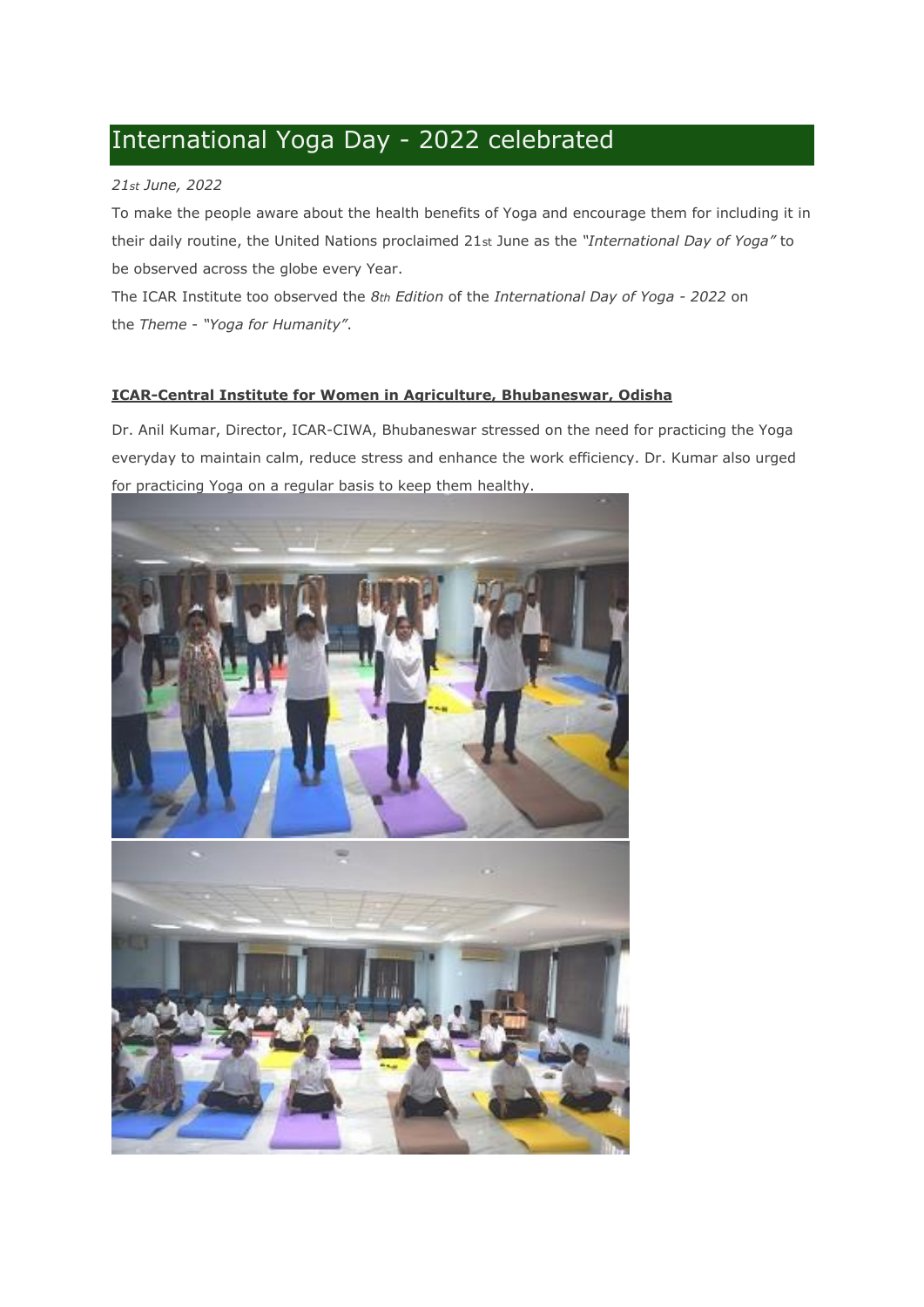The Yoga Expert, Shri Prince Parija, Former Indian Air Force Warrior displayed the various forms of Yoga during the occasion.

## **ICAR-National Academy of Agricultural Research Management, Hyderabad**

Dr. Meeraji Rao, Senior Cardiologist marked his presence as the Chief Guest of the occasion.



Dr. Ch. Srinivasa Rao, Director, ICAR-NAARM, Hyderabad emphasized on the need of practicing Yoga regularly as it provides holistic health care.

About 250 participants including the Trainees of MDP from the carious ICAR Institutes, KVK Coordinators, Induction Programme participants of Odisha University of Agriculture & Technology, Bhubaneswar; Agri-Entrepreneurship Developments Trainee Students of ICAR-National Dairy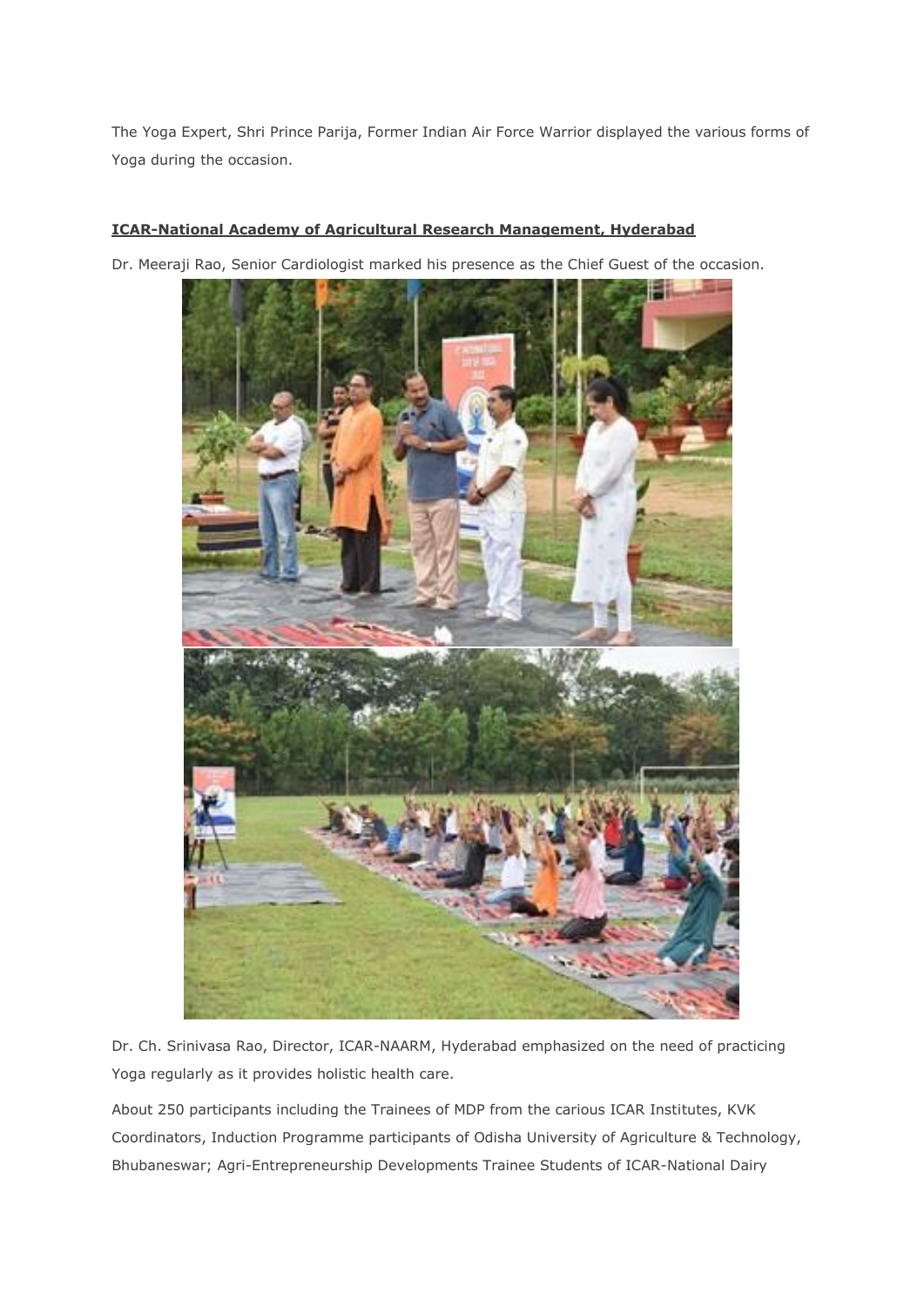Research Institute, Karnal, Haryana along with Staff Members of ICAR-NAARM and other ICAR Institutes from Hyderabad participated in the event.



**ICAR-Central Inland Fisheries Research Institute, Barrackpore, Kolkata**

The event registered participation by a total of 207 Staff Members of the Institute.

## **ICAR- Central Research Institute for Dryland Agriculture, Hyderabad**

About 50 Staff Members including Scientists, Technical, Administrative and Supporting Staff, Senior Research Fellows, Young Professionals and Contractual Staff Members participated in the event.